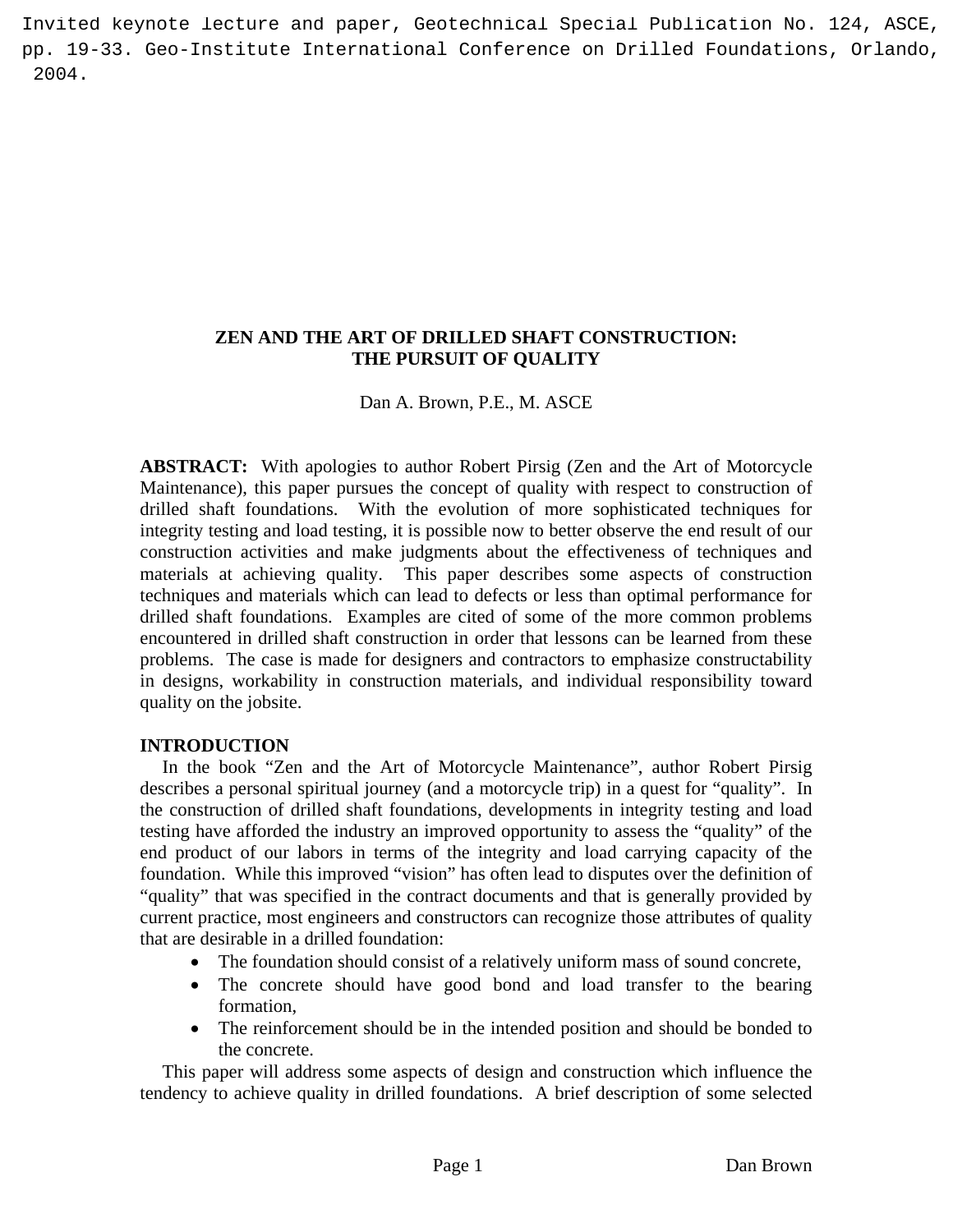case histories is included in order that lessons may be learned from these experiences. The general theme which emerges from these case histories is that designers and contractors need to consider and emphasize constructability in designs, workability in construction materials, and individual responsibility toward quality on the jobsite.

# **KEY ELEMENTS FOR QUALITY IN DRILLED SHAFTS**

The writer's experiences suggest that the majority of construction problems which compromise the quality of drilled shafts come from a failure to adequately consider one or more of the following categories:

- Workability of concrete for the duration of the pour
- Compatibility of congested rebar and concrete
- Control the stability of the hole during excavation and concrete placement, especially with the use of casing
- Drilling fluid which avoids contamination of the bond between the concrete and bearing material or excessive suspended sediment

To this list can be added a broader category, which is human attentiveness to any or all of the above. Inattentiveness can be the result not only of carelessness in workmanship, but also to contractual arrangements that do not encourage attentiveness and to inadequate resources devoted to inspection and quality control.

# **WORKABILITY OF CONCRETE**

Workability can be defined as the ability of the concrete to readily flow through the tremie, the rebar cage, and to all places within the hole where it needs to go. With drilled shaft construction, this must be achieved without the need for external sources of energy such as a vibrator. Most commonly, slump is the measured property associated with concrete workability. When concrete has inadequate workability, several problems can ensue:

- 1. During tremie placement of concrete, there is a tendency for debris to become entrapped within the concrete and thus produce flaws in the structural integrity of the foundation. This can occur as the oldest concrete in the shaft is riding on top of the rising column of concrete, and as this old concrete becomes stiff then the fresh concrete can tend to "burp through" and trap the debris and/or contaminated concrete on top. Loss of workability can also lead to plugging in the tremie itself, which may cause the contractor to breach the tremie in order to get flow going again. The result of the breach would also be to trap debris and/or contaminated concrete as some concrete would tend to flow through water and lose cement.
- 2. Even with placement of concrete into a cased hole without the use of a tremie, there is a need for concrete workability to be maintained from start to finish. When the casing is removed, the concrete must have adequate workability to flow through the rebar cage, displace the water that may be present outside the casing, and produce lateral stress against the soil or rock so as to provide a good bond within the bearing stratum. If the concrete workability has been lost by the time the casing is pulled, it may be very difficult to remove the casing. The concrete could tend to arch within the casing and be lifted with the casing, thus forming a neck. Even if the casing is recovered without necking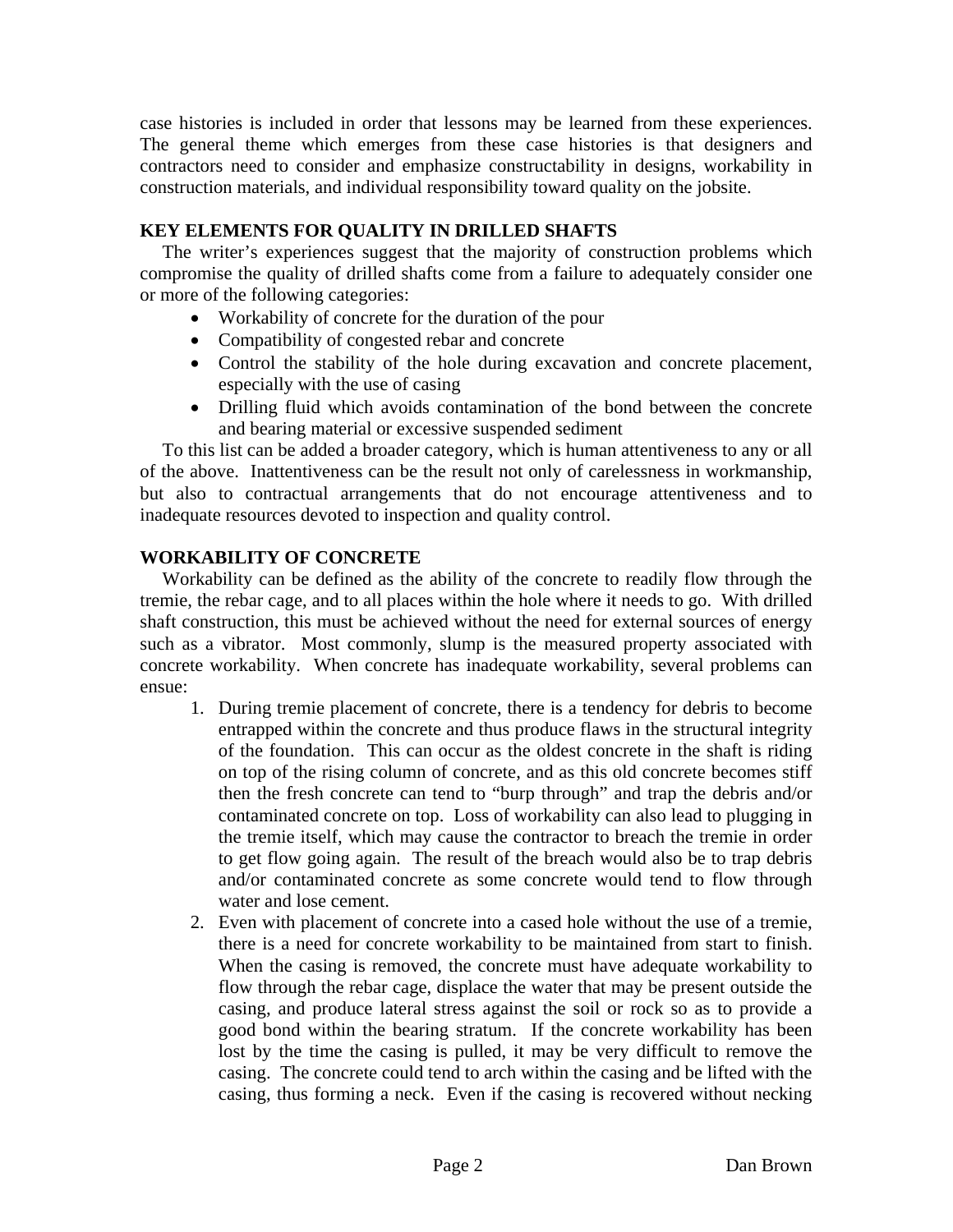the concrete, a column of stiff concrete that has been "slip-formed" into an oversized hole is not likely to provide good bond to the bearing formation. The presence of a heavy rebar cage can complicate the problem, as the lateral concrete flow after removal of the casing will be restricted by the cage.

The FHWA guidelines (O'Neill and Reese, 1999) for drilled shaft concrete suggest that a slump of around 200 mm (8 inches) should be used for tremie placed concrete. Many state DOT's use specifications which routinely call for a slump of at least 100 mm (4 inches) to be maintained for a period of 4 hours after batching. It is the opinion of the writer that a 100 mm (4 inch) slump is probably not adequate for most conditions. If concrete with 200 mm slump is being placed into concrete which now has 100 mm slump, there will be two dissimilar fluids interacting within the hole with potentially undesirable consequences.

Rather, it is suggested that the concrete mix be designed to have a very high workability (slump loss of no more than 50 mm, or 2 inches) for the duration of the period required for placement, whatever that period may be. These days, it is quite possible to use admixtures to retard concrete for many hours. The concrete mix design should have workability and the time required for the construction sequence as a primary component of the mix design process.

#### **Example 1 Surface Flaws in Concrete**

### *Observation*

Single drilled shafts were used to support individual columns for a bridge over a lake in the southwest. The shafts utilized casing extending through the lake and the relatively thin alluvial soil overlying rock. The upper portion of the shafts were formed using a removable casing so that no permanent steel casing would be visible within the zone of water fluctuation. The shafts were drilled using water only as a drilling fluid and the contractor appeared to do an excellent job of cleaning the hole. The rebar cage was not particularly restrictive to concrete flow, with relatively wide openings of at least 200 mm between longitudinal and transverse rebars.

The project was a 45 minute drive from the concrete plant. Upon arrival at the jobsite, the concrete trucks were placed on a barge and ferried to the foundation location. Concrete was placed using a tremie, with concrete delivered from the truck to the tremie by using a bucket. The tremie was maintained at least 2 m below the surface of the concrete in the hole at all times. Each shaft required 5 to 6 concrete trucks to complete the pour and the concrete placement took approximately 4 to 6 hours from start to finish.

Upon removal of the forms, the inspectors noted the presence of pockets of weak concrete which could be chipped away quite easily with a hammer. These pockets appeared to be a weak, cemented grout-like material that had no aggregates within it. Photographs of this material, along with a typical pattern after the weak material had been chipped away, are provided on Figure 1.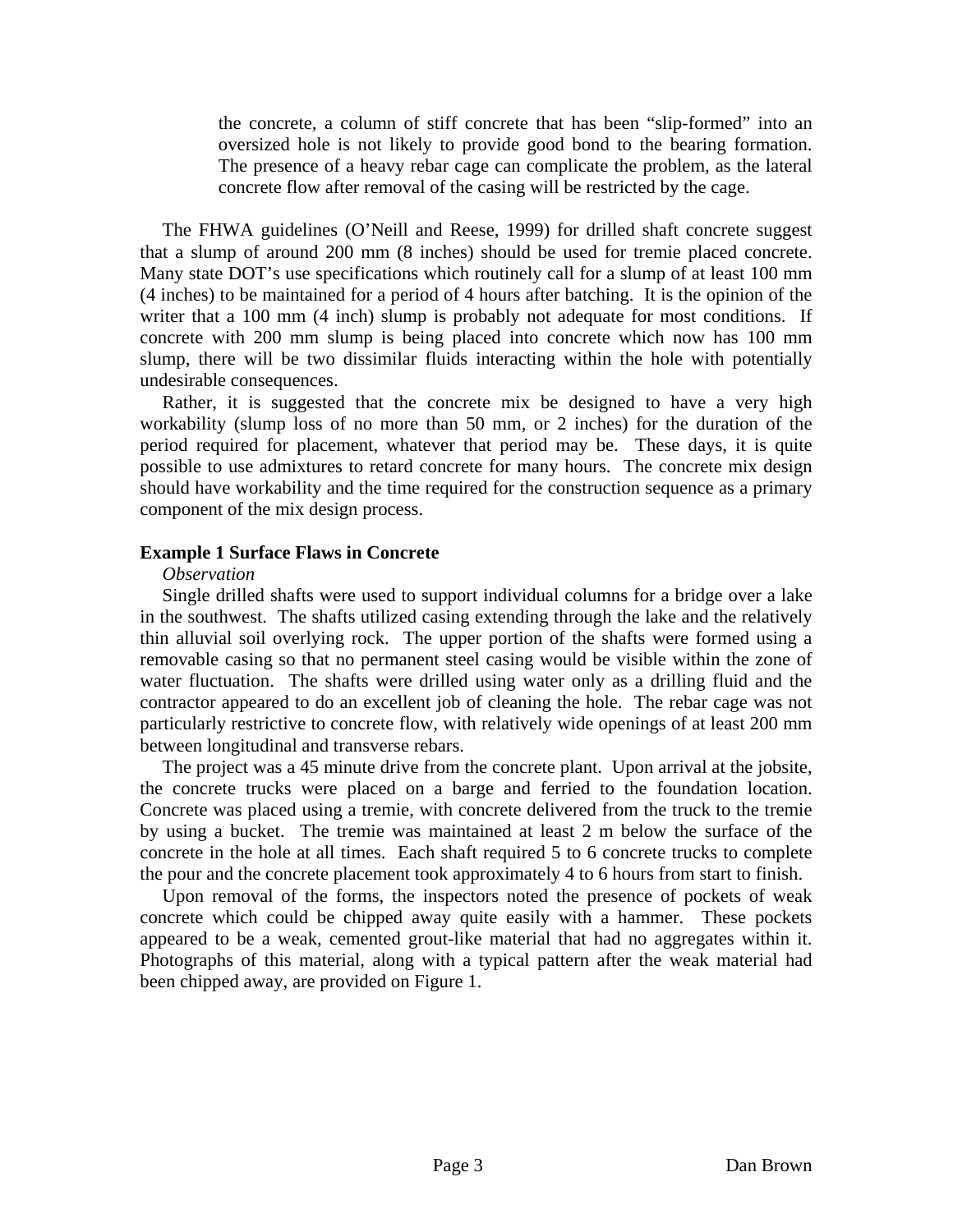

Figure 1 Surface flaws in concrete (left), after removal for repair (right)

## *Explanation*

At first it was suspected that either bleed water was contributing to this problem, or the contractor's removal forms were somehow not sealing and water was mixing with concrete during placement. However, further investigation revealed that the concrete mix did not maintain sufficient workability for the duration of the pour during the hot summer months. As tremie placement of concrete continued, the tremie would be lifted from the bottom of the shaft but always maintaining the base of the tremie at least 2 m below the surface of the concrete. As the initial charge of concrete (now riding on top, above the tremie) started to lose workability, the freshly place concrete entering the shaft through the tremie below the surface of this now-stiff concrete tended to erupt through this old, stiff concrete like a volcano rather than lifting the entire surface upwards. As this fresh, fluid concrete vents through the surface of older, less fluid concrete, the latent cement/water mixture on the surface of the rising concrete plug flowed to the lower surface outside the cage and became trapped below the fresh concrete. This flow pattern was visibly revealed in one of the shafts when the contractor pumped off the water above the concrete after the concrete was well up into the casing, and the placement continued using the tremie. The inspector reported the "volcano" of fresh concrete with the lateral displacement and subsequent trapping of latent water/concrete mixture that was present on top of the old concrete.

# *Implications for Performance*

The concrete outside the rebar cage serves primarily to transfer load to the soil and as cover to protect the rebar from corrosion. In this case, the concern is for the long term durability of this cover. Discussions with a bridge inspection diver with the Texas DOT indicates that at least one bridge (Lake Houston) built in 1988 using similar construction techniques is now suffering spalling of concrete from the surface of the shafts.

### *Lessons Learned*

It is critical that the concrete mix have sufficient retarder that the concrete maintain its workability for the duration of the pour. In this case, that was at least 6 hours from the time of batching because of the slow delivery of concrete to the foundation location.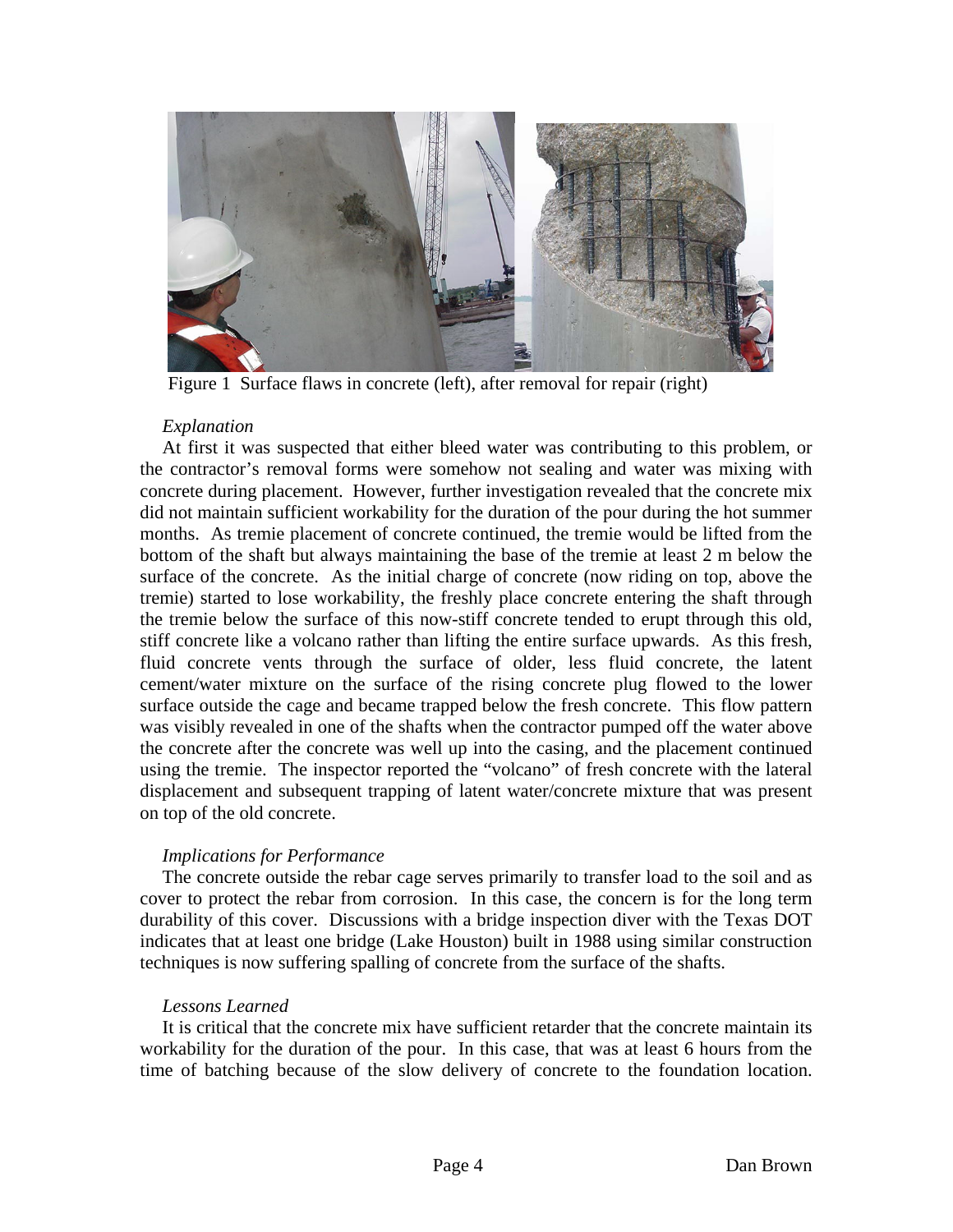Also, the slump life of the concrete mix varies with the temperature, and increased retarder dosage is required during hot weather.

#### **Example 2 Poor Bond in Rock Socket**

### *Observation*

A drilled shaft was installed through about 12 m of soil and socketed approximately 3 m into an underlying rock formation. In order to allow downhole visual inspection of the bottom of the shaft, the contractor was required to case the hole for the full length. Once satisfied with the inspection, a load test shaft was constructed using an Osterberg cell placed at the base of the socket. After placement of the O-cell and rebar, concrete was placed within the rock socket and the casing subsequently removed. The O-cell was found to mobilize only less than 0.5 MN of side shear resistance, a small fraction of the amount which had been expected.

Another test shaft was constructed, only this time a wet hole method was used with tremie placement of concrete and without casing into the rock. In this case the O-cell test indicated over 10 MN of side resistance in the socket.

#### *Explanation*

The amount of time required after concrete placement to extract the casing allowed the concrete workability to diminish to the point that the shaft was almost like a "slip-formed column" within the rock socket. Because of the lack of lateral pressure between the concrete and the rock, the side shearing resistance of the socket was very low. There may have been some additional detrimental effects of using the casing, such as trapping of debris behind the casing which contaminated the bond between concrete and rock.

### *Lessons Learned*

Even though the casing provides a "dry hole" the need for concrete workability for the entire duration of the construction process remains. And although a shaft is constructed without any observable structural defects in the concrete, it may not be a "quality" shaft.

### **COMPATIBILITY OF CONGESTED REBAR AND CONCRETE**

In recent years, it seems that contractors have become more well equipped to construct very large diameter drilled shafts and so engineers have become more prone to design and specify very large diameter drilled shafts. Large shafts have some compelling advantages for structures such as highway bridges, where large lateral and overturning forces are produced by design conditions for seismic, vessel impact, wind, etc. And a single large diameter shaft can have a smaller footprint than a pile footing, an advantage when working on congested sites or nearby existing structures. However, with the use of large diameter shafts designed for large bending moments, the rebar cages can become quite dense. Added to the rebar is the frequent addition into the cage a number of access tubes for integrity testing.

Problems can arise from restrictive rebar cages in the following ways:

1. If the lateral flow of concrete is significantly impeded, then there is an increased likelihood that debris will become trapped in the annular space outside the cage. This trapping of debris can result from the fact that the rising column of concrete inside the cage tends to be at a higher elevation than the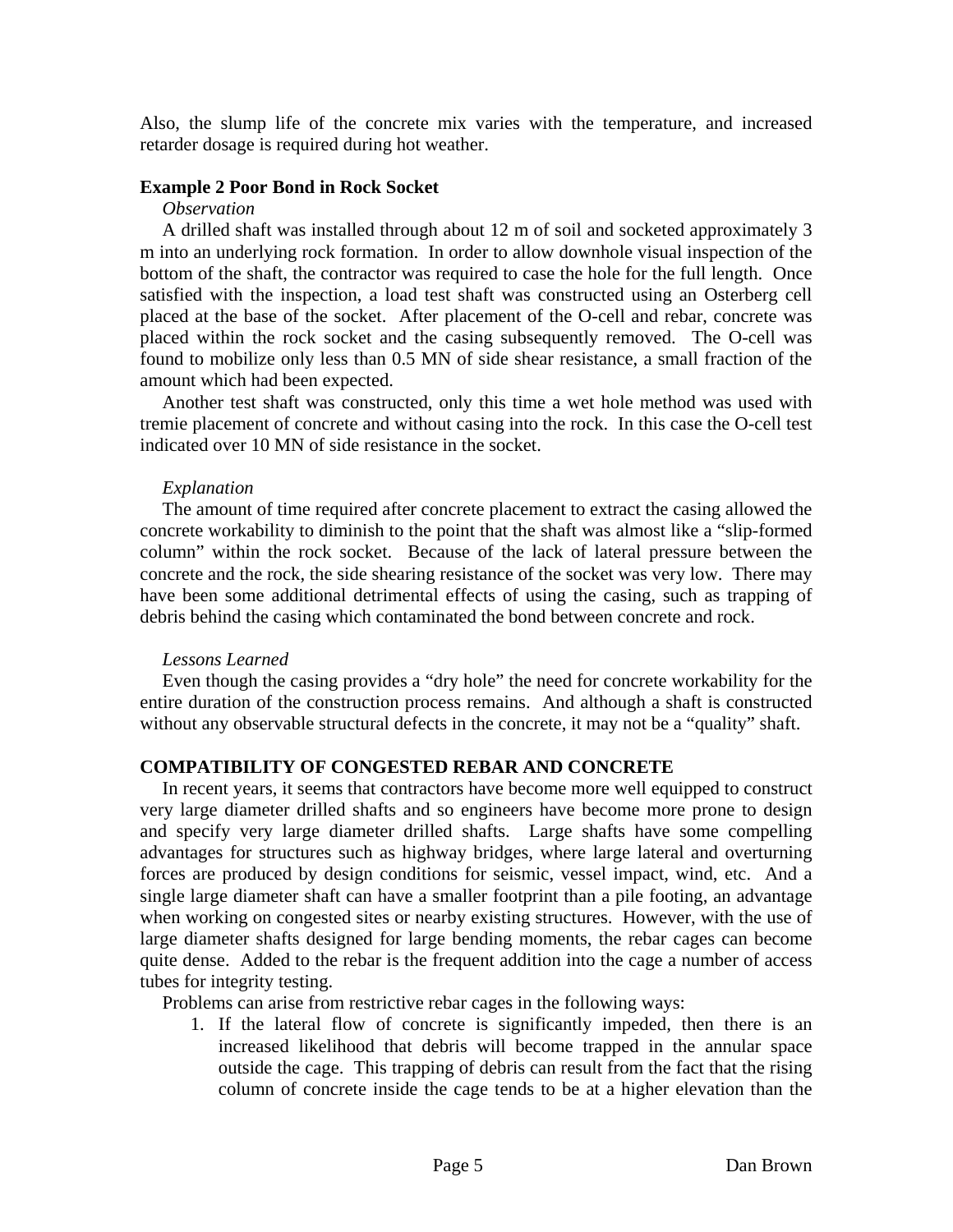concrete outside the cage, so there would be a natural tendency for any accumulated sediment on top of the concrete to slough off toward the side. Even a small accumulation outside the cage can be detrimental to the bond in the bearing formation.

2. Even with a clean slurry, the concrete can be impeded to such a degree that voids form outside the cage or the lateral stress at the concrete/rock/soil interface is diminished.

The FHWA guidelines (O'Neill and Reese, 1999) recommend that the clear space between bars be at least 5 times the size of the maximum aggregate. The writer has seen this guideline routinely violated in practice. In particular where seismic loads are important, there is a tendency for designers to use spiral confinement with a 90 mm pitch (3.5 inches), leaving only about 75 mm (3 inches) or less clear between spirals. The FHWA guidelines would suggest a mix design using a pea-gravel size aggregate for this case. Some state DOT's are using such a mix with success. Workability of the concrete is enhanced in such severe cases if the aggregate is specified to be a rounded gravel rather than a crushed stone. It would also be prudent for designers to consider the implications of the use of such tight spiral reinforcement, and consider if the needed confinement of the interior concrete can be provided in a way which is more easily constructed.

It should also be noted that it is not sufficient for an agency to ALLOW the use of a pea gravel mix, and then place the burden entirely upon the contractor. Because a pea gravel concrete mix is more expensive on a materials basis, the result of such practice is that the winning bid on the job goes to the contractor who uses the least expensive mix allowed by the project specifications rather than the one which is needed. Subsequent problems can lead to poor quality, disputes about who is responsible, and claims.

#### **Example 3 Observations on the Flow of Tremie-Placed Concrete**

#### *Observations*

During the winter of 2002-2003, several drilled shafts were cast at the Auburn University National Geotechnical Experimentation Site (NGES) at Spring Villa, Alabama for the purpose of closely observing concrete flow during tremie placement. Concrete consistent with the Alabama DOT standard mix was used, with a #57 crushed aggregate (19 mm (¾ inch) maximum size) and approximately 200 mm (8 inch) slump was placed using a tremie within a 1.1 m diameter hole and the process filmed using a downhole camera. The hole was dry so that the concrete could be observed, but the placement was conducted as if in a wet hole environment. Rebar included longitudinal bars with about 200 mm (8 inches) clear between bars and hoops with approximately 125 mm (5 inches) clear between hoops.

The concrete was observed to flow up alongside the tremie pipe and produce a rolling action of the top of the rising concrete column, with the concrete surface rolling from the center of the vent near the tremie radially towards the perimeter of the shaft. There was typically about ½ m difference in head between the concrete within the rebar cage and the concrete in the annular space outside the cage. The concrete could be seen to "cascade" over the hoop steel to fill the annular space outside the cage.

Another shaft was constructed similarly and using a similar slump, but with a gravel aggregate of 12 mm  $(\frac{1}{2}$  inch) maximum size. There was less noticeable "rolling" of the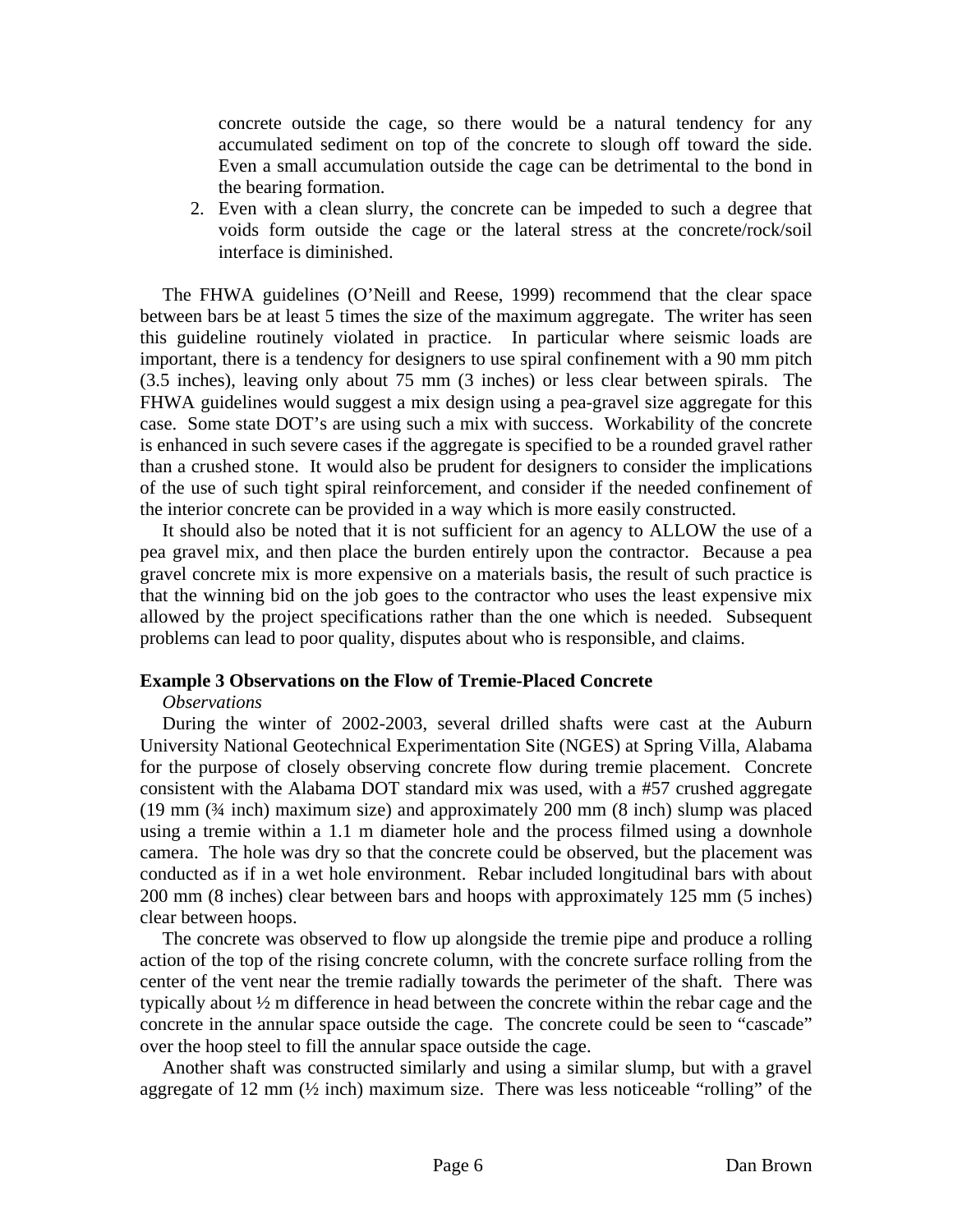

Figure 2 Surface of the Shaft with #57 Stone

concrete from the center of the shaft towards the perimeter and the difference in head between the interior and the annular space was significantly less.

Subsequently, the shafts were exhumed and the surface of the concrete examined (see Figure 2). The surface texture of the shaft with the pea gravel aggregate appeared less permeable. There was no trapped debris, since both shafts were constructed using tremie placement in the dry.

### *Lesson Learned*

Concrete does not flow upward above the tremie as a nice homogeneous mass. Rather, the surface is a rolling, boiling three dimensional thing which could easily entrap any debris which resides on top and which can build up a head differential between the interior and the exterior of the rebar cage.

# **Example 4 Extreme Rebar Cage**

### *Observations*

A bridge on the west coast was designed to utilize a single 4 m diameter shaft to support an oval shaped column. In order to mate the rebar cage in the shaft to the shape of the column, a double rebar cage was utilize in which two cages overlap in a sort of "fat figure 8" configuration. As a result, concrete was forced to flow through not one, but two rebar cages, both of which were had extremely congested cages due primarily to the closely spaced transverse steel. The shafts were socketed through an overlying sandy alluvial soil into sandstone. The concrete mix had an aggregate which used crushed stone with a 25 mm (1 inch) maximum size. The contractor attempted to case through the overlying sand with a temporary casing; due to aesthetic reasons, permanent casing to the ground surface was not permitted.

Integrity testing indicated the presence of voids around the perimeter of several shafts. Access shafts were constructed to examine the problem and pockets of sand were discovered within the zone where the two cages overlap, as illustrated on Figure 3.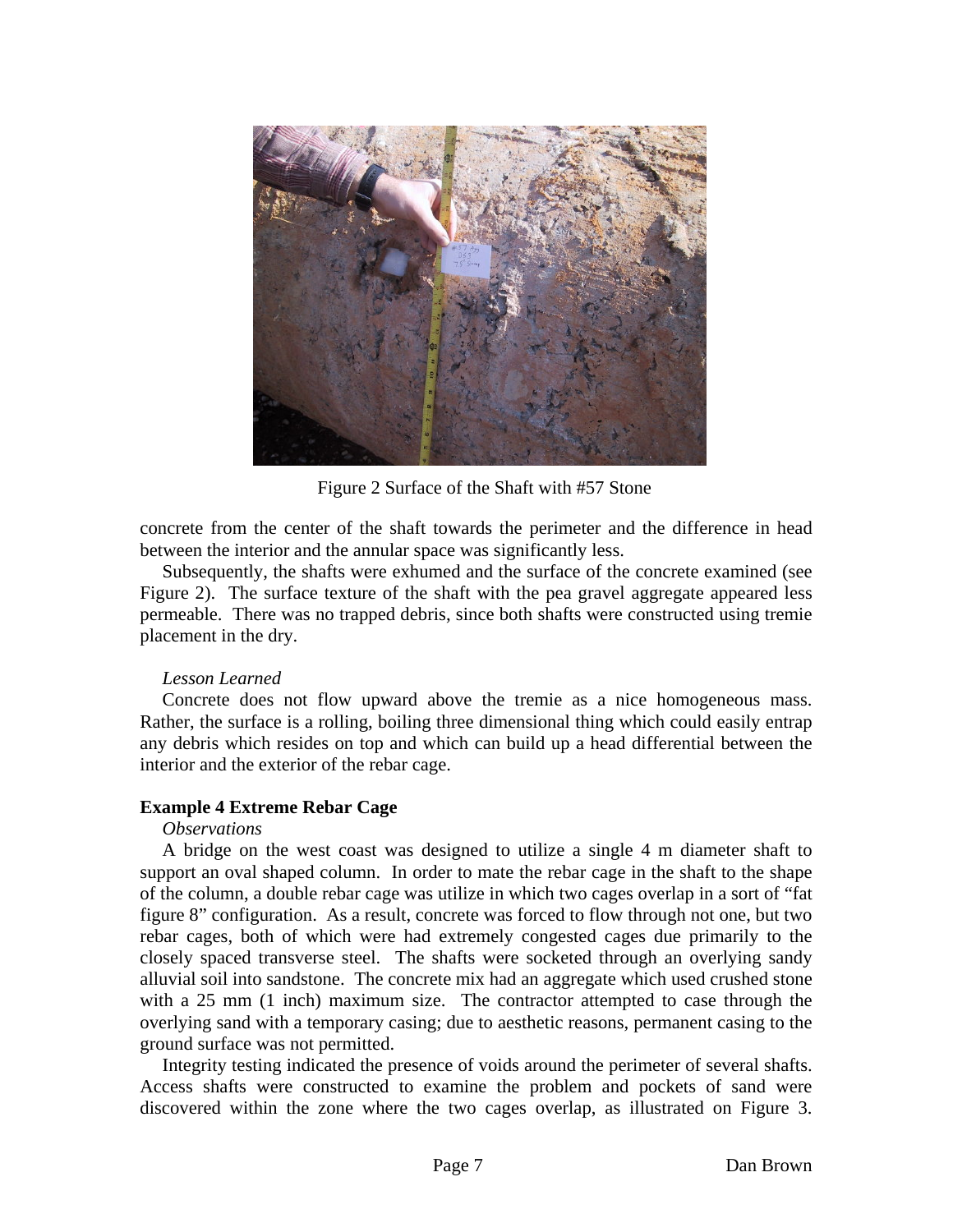

Figure 3 Defect in Shaft with Double Rebar Cages

Coring was performed from the top of the shaft and showed good concrete of consistent compressive strength within the center of the shaft but very erratic compressive strengths around the perimeter.

## *Lesson Learned*

A simple cage with considerations of constructability is needed in order to make drilled shafts less vulnerable to defects and to promote quality construction. A permanent casing socketed into the underlying rock could also have reduced the likelihood of defects in this case because the hole could have been kept dry, although the difficulty with the rebar and concrete would still be present. The concrete mix in the case of severely congested rebar should incorporate good flow characteristics with small rounded gravel aggregates.

# **Example 5 Concrete Placement in a Large Shaft with Tight Spiral Reinforcement**  *Observation*

During construction of the test shafts for a new bridge in South Carolina, careful observations were made of the concrete behavior during tremie placement (Camp et al, 2002). The shafts were 2.4 m diameter (8 feet) and up to 50 m deep (160 feet), with a rebar cage which included a heavy longitudinal reinforcement tied with a spiral transverse rebar at a 90 mm (3.5 inch) pitch. The concrete used a small crushed stone maximum aggregate less than 12 mm size  $(\frac{1}{2}$  inch) and 200 mm slump (8 inch). In spite of the small aggregate and high slump, measurements indicated as much as a 1.4 m difference in head between the concrete levels on the interior and exterior of the cage.

# *Lesson Learned*

If any adverse performance of the test shafts resulted from the tight spiral reinforcement in the cage, it was masked by other factors. Nevertheless, the observations indicate that the potential exists for debris to be trapped on the outside of the cage under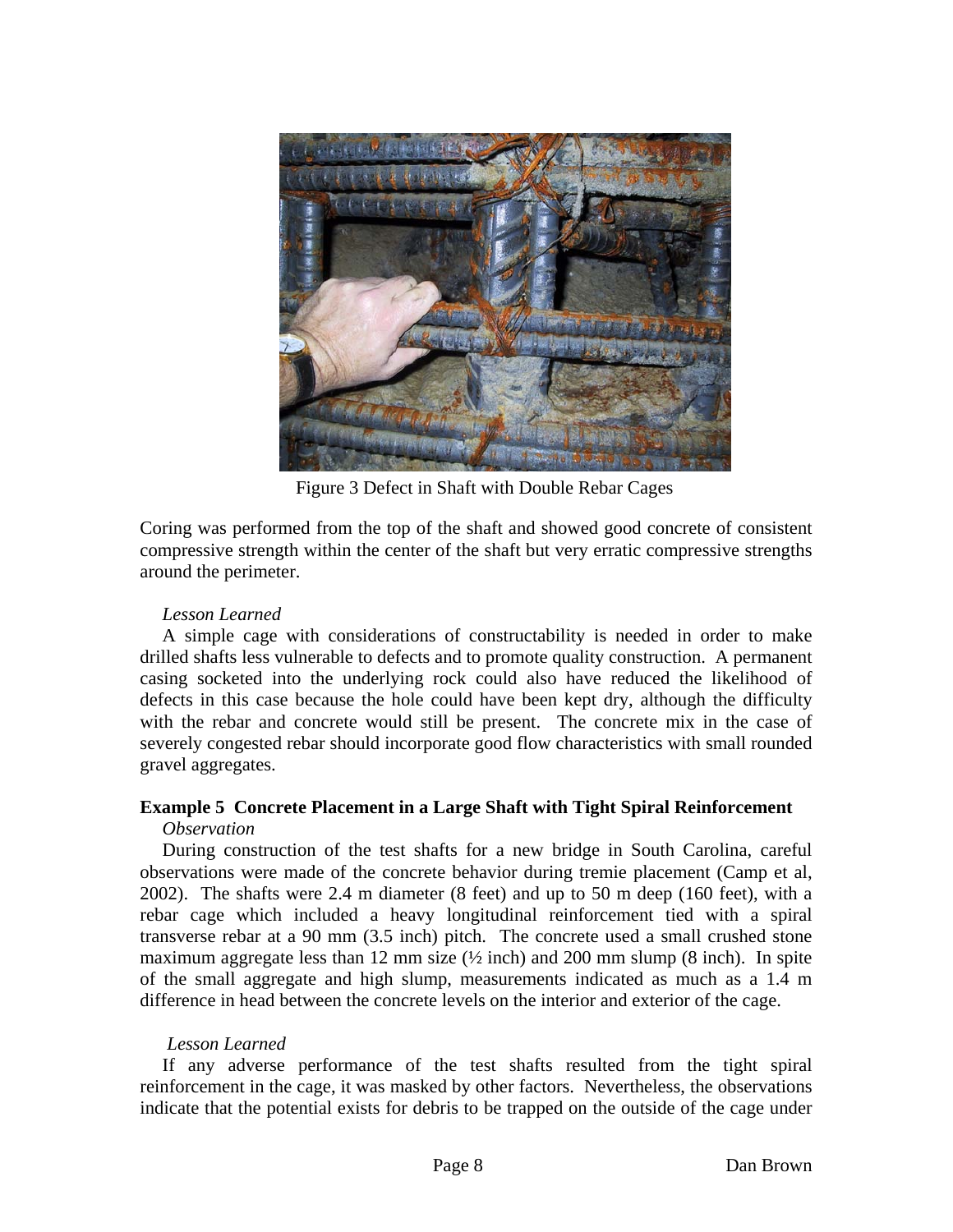these circumstances, and designers and contractors were alerted to the need to take extra precaution to maintain a clean slurry during construction of the production shafts.

## **CONTROL THE STABILITY OF THE HOLE**

The successful installation of a drilled shaft is predicated on the ability of the contractor to maintain a stable hole in order that the foundation can be cast-in-place with quality materials and workmanship. However, it is not sufficient to only gain stability of the hole prior to concrete placement. Quality foundation construction requires that the stability of the hole be maintained at all times in order to preserve the integrity of the bearing formation and to avoid defects resulting from voids and irregularities in the overlying strata.

In wet hole construction, it is essential that a positive pressure be maintained against the sides of the hole at all times. Groundwater should not be allowed to seep from surrounding soil into the hole, as cave-ins and sidewall sloughing can occur. Even if sloughing does not occur, the surrounding soil can become loosened and lateral stresses can be reduced around the shaft and around nearby structures. Problems with ground subsidence are an all too common occurrence with augered cast-in-place piles (although not the subject of this paper) in water-bearing sands. An unstable and loosened sidewall could result in sloughing during concrete placement which would result in defects within the concrete.

With temporary casing used to provide stability of the hole, it is often attempted to complete the shaft excavation and place concrete in the dry. However, seepage from the bearing formation below the casing can result in softening of the bearing materials and the accumulation of debris on the base of the hole. In shales or fractured rock materials, there may not be a large quantity of seepage observed, but the unbalanced fluid pressures and the stress relief provided by the hole may be sufficient to produce softening. If seepage is observed, it is often preferable to complete the excavation in the wet to avoid uncontrolled seepage into the hole.

Where temporary casing is sealed into the top of a relatively impervious formation, it is important that the seal be successful so as to avoid seepage into the hole around the base of the casing. Such seepage could result in a large cavity forming around the outside of the casing, and large cavities can result in large concrete overruns and lead to potential defects in the concrete. As illustrated in Figure 4, a large loss of concrete volume into a hole around the casing could result in the head of concrete within the casing becoming less than the head of water on the outside of the casing. If this condition occurs, there will be flow of water into the casing, potentially displacing or mixing with the concrete.

# **Example 6 Cavity Around Casing**

### *Observation*

A drilled shaft was installed at a site in Florida by vibro-driving a casing through the overlying water-bearing sand into the top of limerock. The shaft excavation was completed within the limerock and concrete placed to near the top of the casing. The casing was pulled upwards approximately 0.6 m (2 feet) and the concrete level within the casing dropped to near the bottom of the casing. Although the contractor attempted to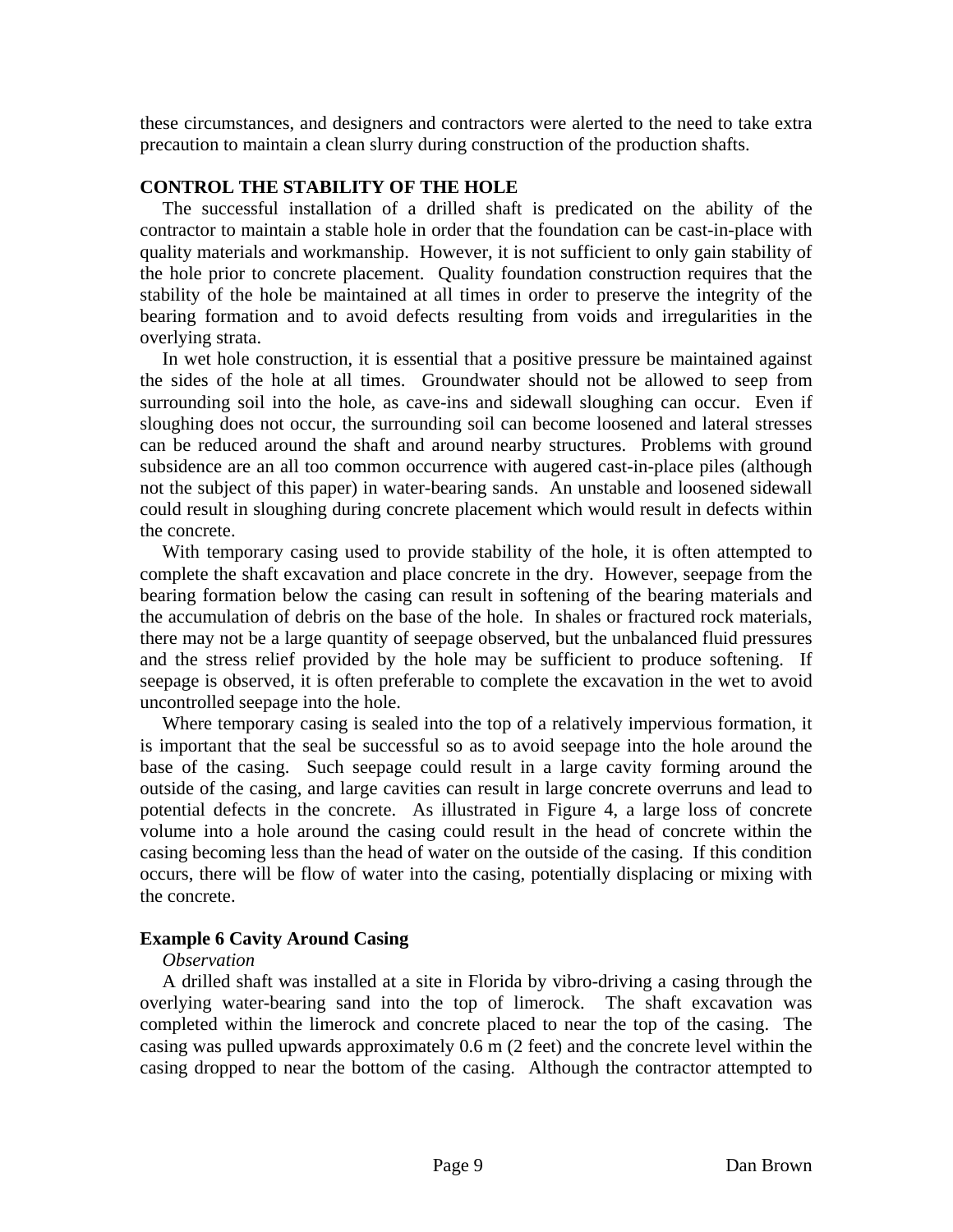

place additional concrete with a pump, the hole eventually was abandoned. No significant inflow of sand had been noted during the excavation into the limerock.

## *Explanation*

Although the contractor had used care to avoid causing a cavity around the casing during excavation, the limerock in this area had natural cavities formed by solution activity. These cavities tend to be found most often near the top of the formation. The contractor used good practice when withdrawing the casing only by a small amount so that additional concrete could be added to maintain the head, but the volume lost was so large that the head of concrete dropped below that of the surrounding groundwater and the structural integrity of the shaft was compromised.

## *Lesson Learned*

Because this cavity was a natural occurrence, the design of the shaft needs to accommodate the possibility of large cavities as a construction consideration. This condition would be more effectively handled with the use of a permanent casing.

# **A CLEAN SLURRY HELPS AVOID CONTAMINATION**

The use of drilling slurry can be a very effective means to maintain control over the stability of the hole. However, it is important that the slurry properties be controlled in order to avoid potential contamination of the bond between the shaft and surrounding soil or rock, or within the concrete due to excessive suspended sediment.

Several recent comparative tests have demonstrated that polymer slurries can significantly outperform bentonite in terms of side shearing resistance, as illustrated by the data on Figure 5 (Brown et al, 2002). This trend appears most notably in granular soils where there is some fluid loss into the surrounding formation and a bentonite filter cake is likely to form (Brown, 2002; Majano et al, 1994; Meyers, 1996). Where slurry is used in a relatively cohesive formation and there is little opportunity for fluid loss, differences in unit side shear have been insignificant (Camp et al, 2002). Although current design procedures do not generally delineate values used for design on the basis of construction technique, it is clear that the construction procedure used can have a major effect on performance. Where bentonite slurry is used within the bearing formation, the quality of the bond is enhanced by minimizing the exposure time.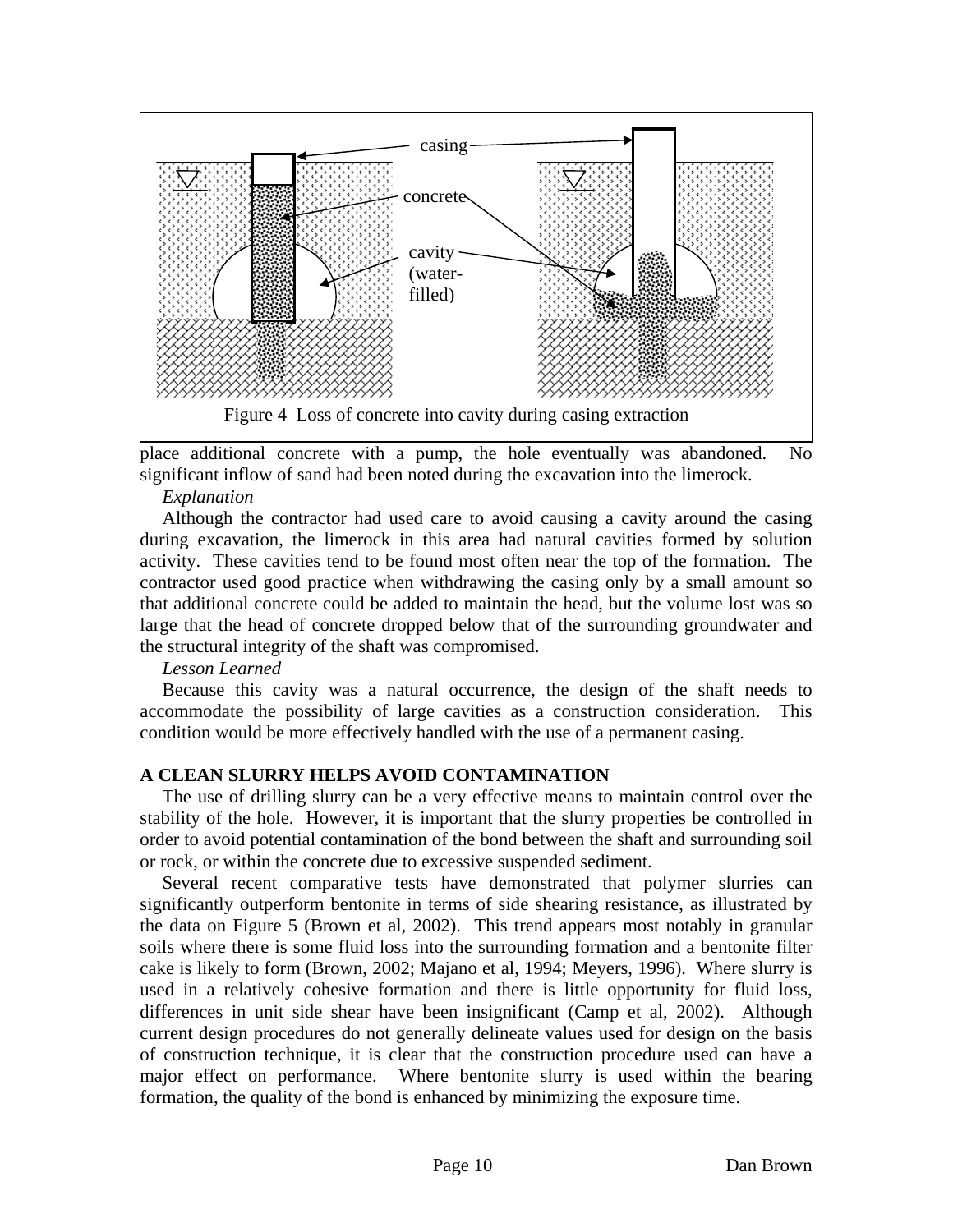

The quality of the shaft also depends on the control of the amount of suspended sediment in the slurry. Years ago, contractors were routinely permitted to have as much as 10% sand within bentonite slurries. In recent years, most state DOT's have adopted a 4% criterion for suspended sand within the slurry. However, the key concern is not so much the amount of sand in suspension, but the amount of sediment which can settle out during concrete placement. As drilled shafts have become larger diameter and deeper, the time required to place concrete has increased and thus the time opportunity for sediment to settle out of suspension has increased. Because of considerations described previously of the rolling surface and the potential for differential head across the top of the rising concrete column, and sediment which occurs during concrete placement may be subject to become included within the concrete. As shafts become larger and deeper, the allowable sand content within bentonite slurry will likely need to be reduced.

With polymer slurries, there is a tendency for a false sense of security about suspended sediment, since sand particles tend to settle out quickly. However, silt sized particles (smaller than the #200 sieve) and fine sands have been observed to remain in suspension for extended periods and result in contamination atop the concrete column. There have been numerous cases of projects with polymer slurry where removal of silts and fine sands from the slurry has been very difficult. On one recent project near the Atlantic coast, a contractor constructing shafts using a polymer slurry was forced to overpour the shafts by over 2 m (6 feet) in order to remove concrete contaminated with silt. On another project at a site in Florida with very fine silty sands, the base of several shafts were inspected using a downhole camera to evaluate the condition of the base of the shaft excavation prior to concrete placement. The camera revealed the bottom 0.6 m (2 feet) of the slurry to be heavily laden with silt in an appearance which resembled that of a gel. These and many other anecdotal experiences with polymer slurries in silty fine sands suggest that engineers and contractors should exercise caution in the use of these materials.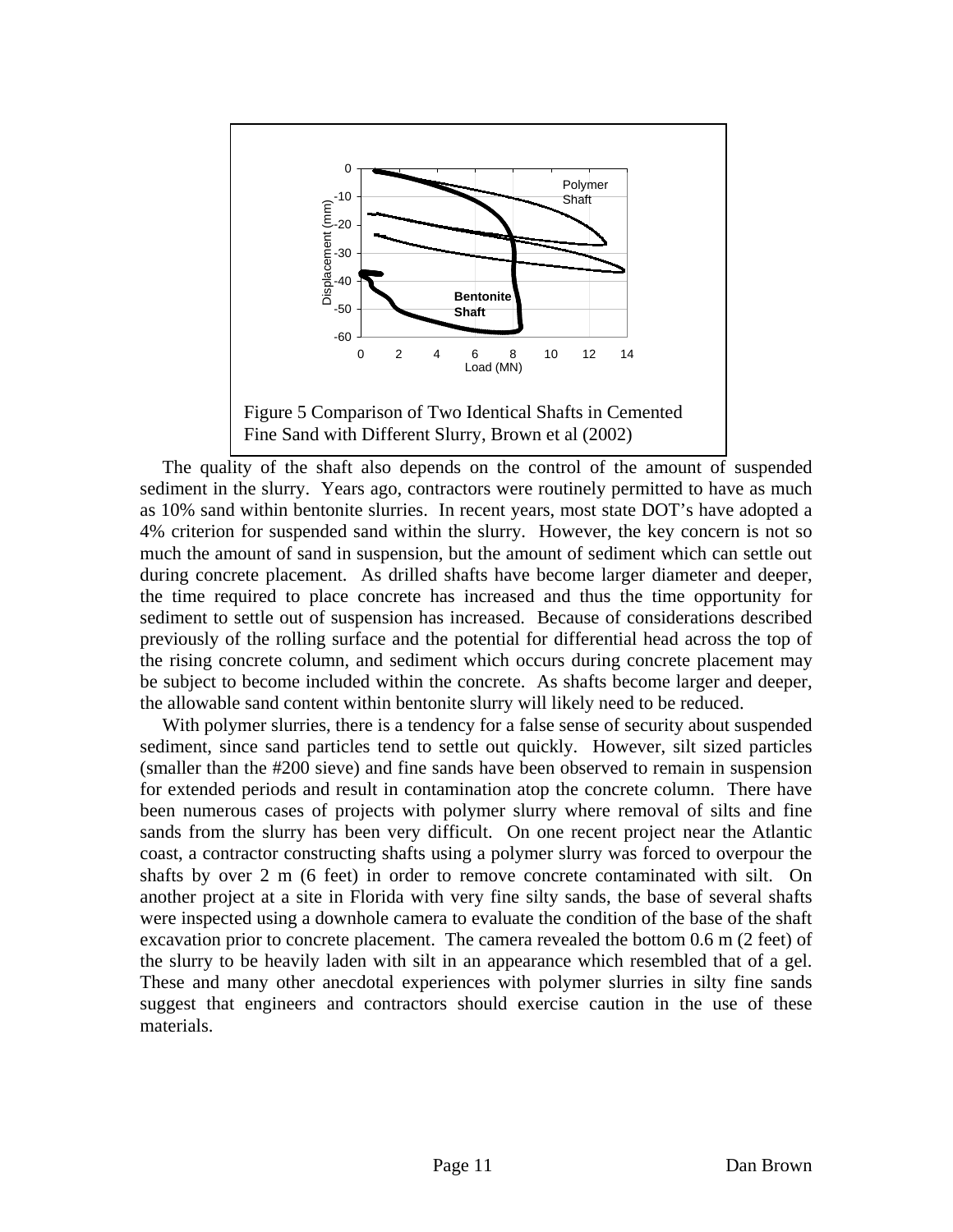### **Example 7 You Broke My Shaft!**

#### *Observation*

A small diameter drilled shaft was constructed for a load test at a site with sand and clay overlying limerock. Temporary casing was seated into the rock, and the shaft drilled into the stable limerock formation in the wet. The limerock was stable, but dewatering the excavation was not attempted due to the potential for seepage. Since the rock was stable and the overburden was cased, the slurry was not given much attention; water was used, although some mixing with the native materials occurred. The shaft was completed and the casing was pulled. No integrity testing was performed.

When the load testing was performed, the shaft failed suddenly at approximately 150% of the design load. Strain gauges within the shaft suggested that very little load was reaching the lower portions of the limestone socket. Upon excavating the upper 2 m of the shaft (6 feet), the shaft was observed to have suffered structural failure at a load corresponding to less than 14 Mpa (2000 psi) over the theoretical cross sectional area of the shaft (see Figure 5). The shaft was cut off cleanly at about 2 m below grade, a new top formed, and the load test was successfully carried out to over 2 times the design load without achieving failure (either geotechnical or structural).



Figure 6 Broken Top of Shaft after Load Test

### *Lesson Learned*

The shaft was constructed with a false sense of security regarding concrete placement because of the casing and the stable limerock formation. Even though only water was used during drilling, the properties of the resulting slurry are important because of the potential effect on the concrete during placement. It appears that the concrete integrity was compromised within the upper 2 m of the shaft, resulting in structural failure when loaded to high stresses. The lesson learned from this is example is that any wet pour has the potential to impact concrete integrity and the drilling fluid must be clean and the concrete must have good workability.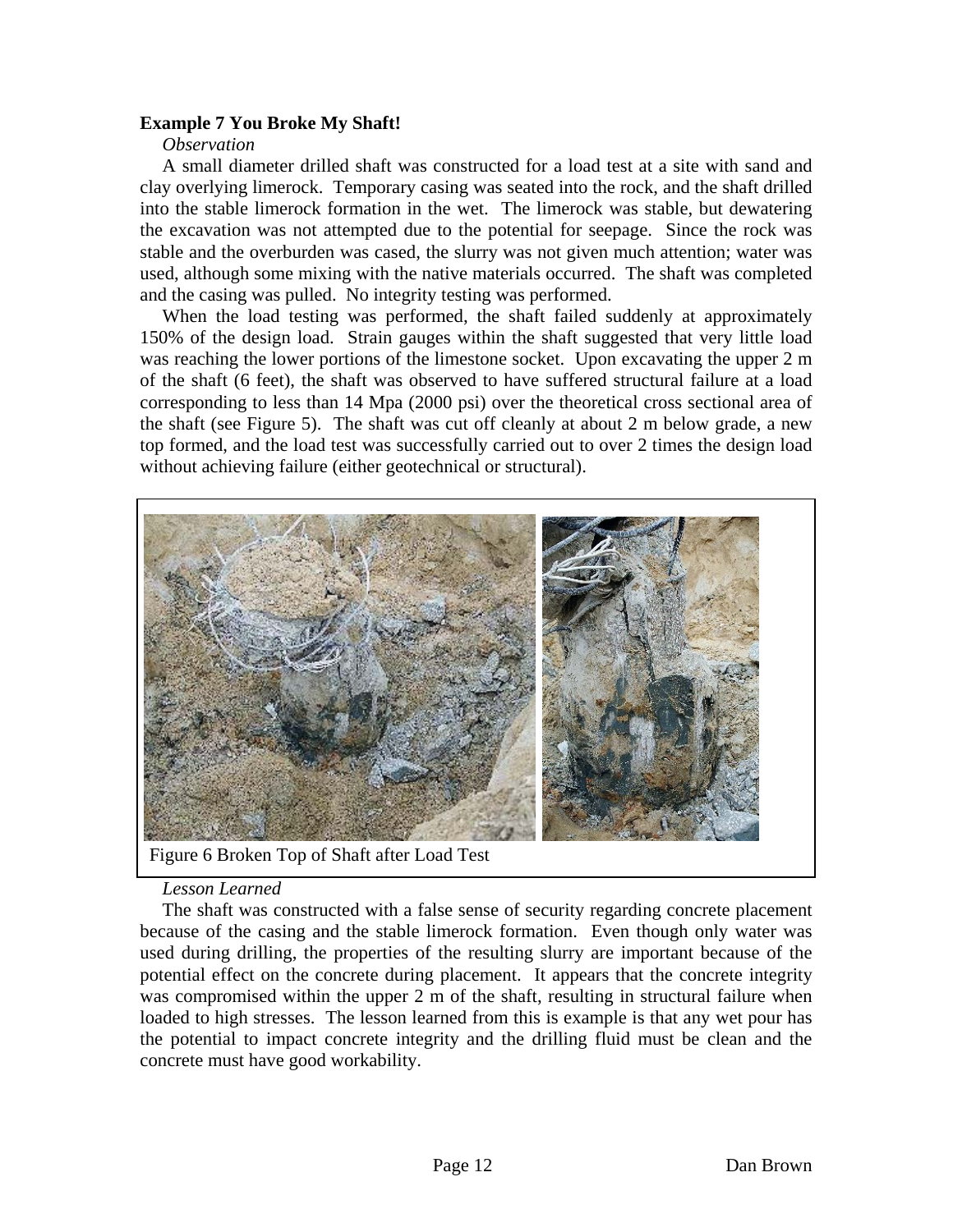### **CONTRACTUAL AND ORGANIZATIONAL FACTORS**

In order to achieve quality construction, the work must be organized so that all parties involved have incentive to achieve quality. This aspect of quality is perhaps the most difficult to achieve. If only the structural integrity of the concrete between the crosshole sonic logging tubes is tested and observed, the contractor's workers often have little concern for other aspects of quality, such as preservation of the integrity of the bearing stratum. Engineers may sometimes focus so much on the optimal arrangement of reinforcement for bending forces that constructability issues are overlooked.

Quality construction of drilled shafts requires that:

- The design engineer should be knowledgeable regarding constructability issues and would produce a design for which ease of construction is a key element,
- The general contractor should appreciate the need for a qualified sub and provide the resources and support needed to ensure that this critical part of the work is performed without interruptions,
- The drilling subcontractor should be conscientious and genuinely interested in producing a quality product, and would have well trained workers who are properly equipped for the job,
- The inspector should be well trained and knowledgeable regarding drilled shaft construction, the critical aspects of the design, and the geologic conditions at the site,
- The project should include provisions for measuring quality using the latest techniques for inspection, non-destructive testing, load testing, and test installations where necessary.

The entire project team must work together to achieve quality, with each party accepting individual responsibility for their own role in the process. Responsible team members expect and demand quality from other members of the team while at the same time working cooperatively to resolve difficulties. It is too often the case that the various parties adopt and adversarial position early in the project in order to position themselves for the anticipated battles (claims, damages, disputes over problems) with other team members. These expectations for disputes seem to be self-fulfilling.

There is no magic solution to resolve problems in these areas. Quality construction requires preparation and persistent attention to details. Just as an army succeeds because of extensive training for its mission, designers, inspectors, and constructors can succeed by preparing themselves with extensive training. And a final key ingredient is that quality be measured in a timely fashion so that adjustments to construction techniques can be adopted before small problems become major ones.

# **Example 8 I Didn't Do It, Nobody Saw Me Do It, You Can't Prove a Thing**

### *Observation*

A bridge project in the Midwest was constructed using a group of drilled shafts installed into a rock formation through water and overlying soil using permanent casing. The general contractor hired a drilled shaft subcontractor to provide services only consisting of drilling the holes. In order to plan their work efficiently, the general contractor had the sub drill the entire bent (with up to 12 shafts), after which the concrete would be placed and the bent completed. Although the bridge was over water, the holes were expected to be dry due to the permanent casing.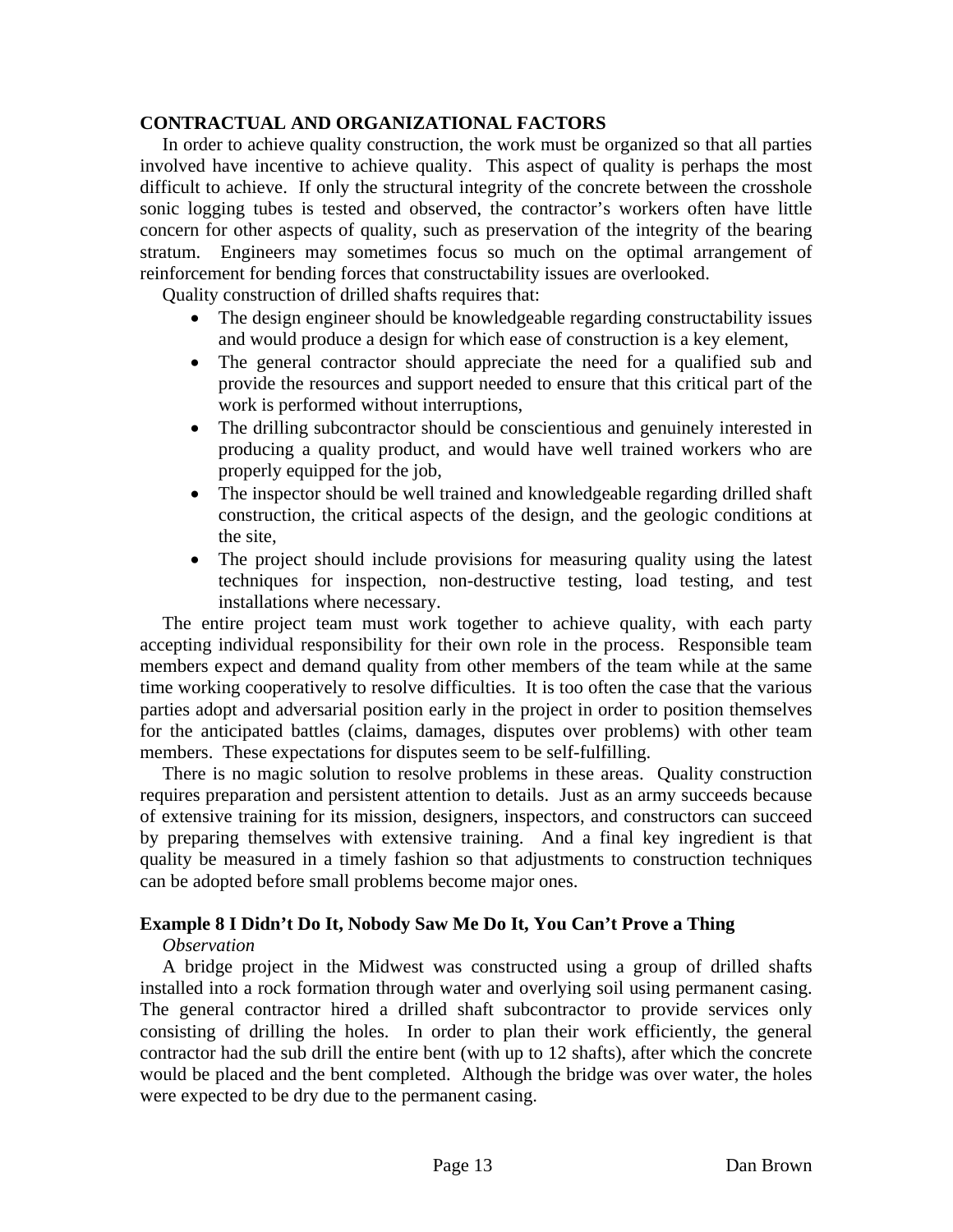Fortunately for the owner, there was at least post-construction integrity testing performed using crosshole sonic logging. These logs indicated that several shafts had zones of very poor quality concrete. Coring indicated that there was weak concrete in some areas and some zones had washed aggregate in places where sound concrete should be present. The shafts required extensive grouting and underpinning with micropiles.

#### *Explanation and Lessons Learned*

Because the holes had been expected to be dry, the concrete was placed using free-fall into the hole. Some of the holes were open for weeks between drilling and completion. In fact, the rock had some small fractures that resulted in seepage into the holes. In some holes, concrete was dropped through water resulting in defective zones of concrete within these shafts.

The divided responsibility for completion of the drilled shaft foundations is a very undesirable arrangement. The work of constructing a drilled shaft cannot be easily subdivided into drilling the hole and placing the concrete as if they were two independent operations; once the hole is drilled to the required depth, it is important that the shaft be completed in a timely fashion with a single point of responsibility for making this happen.

Although the inspection failed to prevent concrete placement through water, it was fortunate that the designers had included crosshole testing, which allowed the defects to be discovered. Many state DOT's require integrity testing only where tremie placement of concrete is used. The effects on the axial capacity from the seepage and extended period of open holes is not determined, but the conditions at this site are not conducive to quality in this respect.

### **CONCLUSIONS**

Like a motorcycle trip across America, the pursuit of quality in drilled shaft construction is a long and arduous journey. More powerful drilling equipment and better techniques have lead designers to utilize drilled shaft foundations in larger diameters and to greater depths than ever before. The challenges for quality in construction have increased. However, improvements in technology with respect to integrity testing and load testing have made it possible to measure quality in ways that were never before possible. Improvements in construction materials, including better concrete and more sophisticated slurry products, have made it possible to construct quality drilled shafts in more difficult conditions. Improved quality in drilled shafts is being realized.

But perhaps the most influential component in the process and the most difficult to control is the human element. All of the examples cited in this paper in which quality was compromised could have been avoided or corrected by engineers, constructors, and inspectors who were knowledgeable of their craft and attentive in their work. The challenge remains to put into place systems of training (for all members of the team) and jobsite control to encourage and emphasize quality in construction.

### **ACKNOWLEDGEMENTS**

The author would like to acknowledge the contributions of Mike Muchard of Applied Foundation Testing, Jack Hayes of Loadtest, Inc., and Larry Olson of Olson Engineering. The author would especially like to acknowledge the many years of mentoring and wise council of the late Mike O'Neill, to whom the author will be forever indebted.